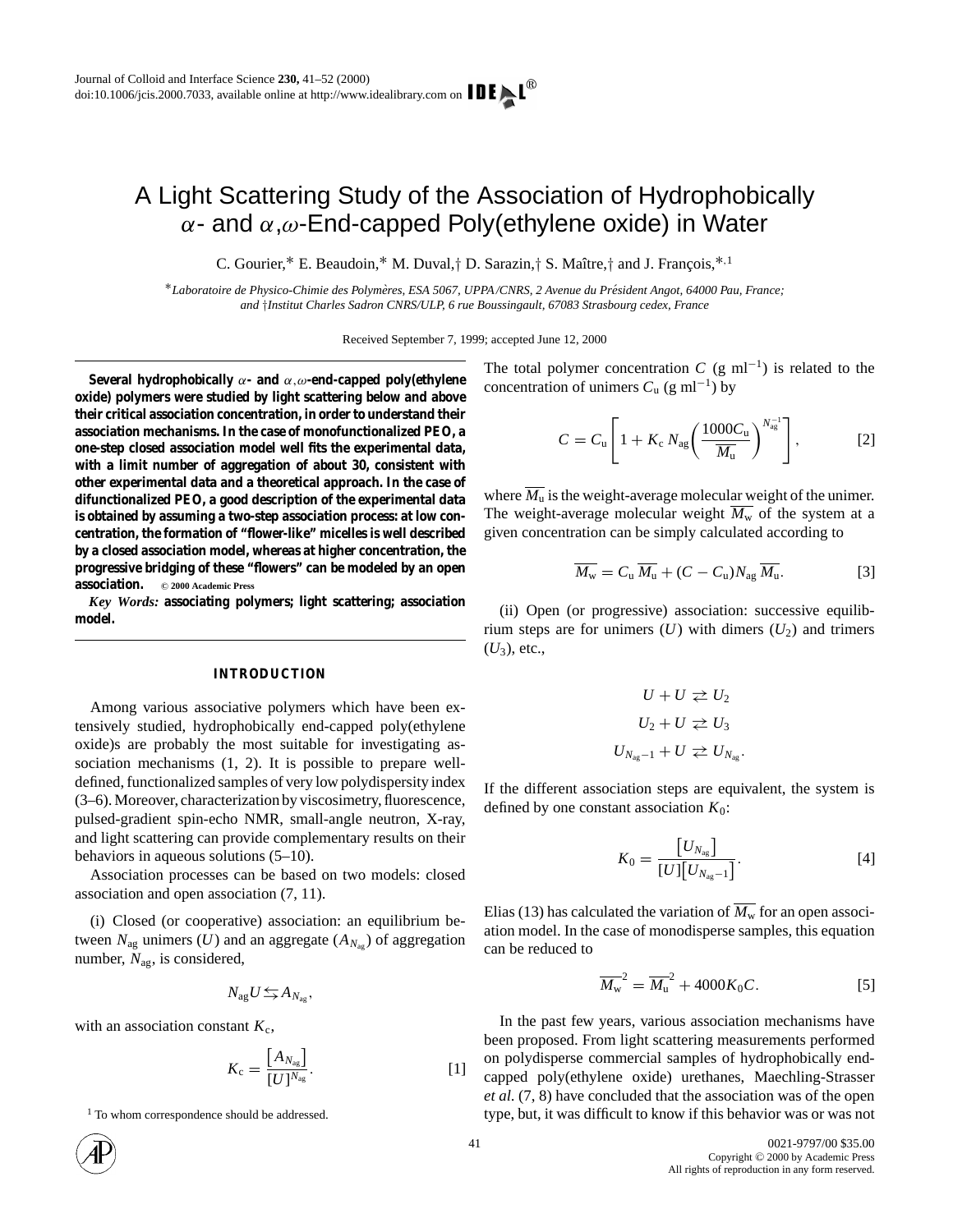related to the sample's high polydispersity. Nyström et al. (9) have studied the dynamics of aqueous associative PEO solutions with dynamic light scattering and pulsed-gradient spin-echo NMR techniques. Their results indicate fractal-like structures with relaxation processes that slow down as the polymer concentration increases. From a fluorescence study, Yekta *et al*. (10) have observed that at very low concentrations, polymer associates to form micelle-like particles with an aggregation number remaining constant over a very broad concentration range where changes in solution viscosity are of several orders of magnitude. The authors have proposed a two-step mechanism involving closed association of the hydrophobic groups in micelles, and at higher concentration, open association of micelles forming aggregates responsible for the viscosity enhancement. Chassenieux *et al*. (11a) performing viscosimetric and light scattering measurements on well-defined  $\alpha, \omega$ -functionalized PEO with dodecyl end groups have also concluded that a twostep association process occurs, analogous to a system based on telechelic ionomers (11b). Sedimentation studies of Oulyanova *et al*. (12) are also in agreement with such a description. What is not clear is whether the first and second steps are open or closed.

Static light scattering (SLS) measurements provide direct information which can be used with the different association models and can lead, as shown by relations [2]–[5], to variations of  $\overline{M_{\rm w}}$  versus polymer concentration. Nevertheless, the difficulty in comparing predictions and experimental results arises from the existence of virial terms in SLS expressions, which are not considered in these simple models. Thus, SLS results alone are not sufficient for resolving this problem. Measurements of the aggregate size may also provide interesting information since the literature provides several theoretical calculations of static  $(R<sub>g</sub>)$ and hydrodynamic  $(R<sub>H</sub>)$  radii for stars, combs, and statistical branched aggregates. Moreover, fluorescence and small angle neutron scattering experiments indicate the value of the critical association concentration (*CAC*) and the average distance between micelles' centers, respectively, which can be used to test models.

Comparisons between  $\alpha$ - and  $\alpha, \omega$ -functionalized samples is of great interest: in the first case, only the first association step is expected, which can be reasonably considered as being similar to the first association step of  $\alpha, \omega$ -functionalized samples of twice  $\overline{M_{\rm u}}$ . Chassenieux *et al.* (11a) have studied an  $\alpha$ -functionalized PEO with a dodecyl end group and shown that it does not associate in the concentration range explored. Therefore, no comparison between two types of polymers with the same extremity was possible.

This paper provides complementary data about the associative mechanisms of hydrophobically end-capped poly(ethylene oxide) in water over a large range of concentrations. Several samples of  $\alpha$ - and  $\alpha$ ,  $\omega$ -functionalized PEO with dodecyl and hexadecyl aliphatic end groups are investigated. The experimental study includes fluorescence, viscosity, static (SLS) and dynamic light scattering (DLS), and small-angle neutron scattering measurements (SANS). The Discussion will explain the SLS results

with different association models, which must be also consistent with the results of the other measurements.

## **EXPERIMENTAL**

 $\alpha$ - and  $\alpha$ ,  $\omega$ -end-capped PEOs were respectively prepared by chemical modification of  $\alpha$ -(Shearwater polymers) and  $\alpha, \omega$ hydroxylated (Hoechst) PEO. This was done by addition of an alkyl isocyanate to  $\alpha$ - and  $\alpha, \omega$ -hydroxylated PEO in the presence of 1,4-diazobicyclo[2.2.2]octane (DABCO, Aldrich) in toluene at 30◦C. The degree of functionalization was, in each case, higher than 0.95, as determined by NMR and UV spectroscopy. The polydispersity indexes were lower than 1.1 as indicated by size exclusion chromatography from a mixture of water/acetonitrile (70/30) where adsorption on columns and association do not occur (14). In this work five samples were used: M,20,18, M,20,12, D,12,12, D,20,12, and D,32,16, where the letter M or D indicates that the sample is  $\alpha$ - or  $\alpha, \omega$ functionalized, respectively, the first number is the molecular weight divided by 1000 (in g mol<sup>-1</sup>), and the second is the number of end-group carbons.

Fluorescence was used to determine critical association concentrations *CAC*, by measuring the emission spectra of pyrene used as probe solubilized at  $5 \times 10^{-7}$  mol l<sup>-1</sup> in polymer solutions. The spectra were recorded on a Perkin Elmer LS 50B. The ratio  $I_1/I_3$  of the first to third peak intensities of pyrene correlates with the polarity of its immediate environment. It exhibits a strong drop from the value 1.8, generally measured in pure water or prior to polymer micellization and a much lower value (1.4–1.1, according to the system) after micellization (15–17).

Viscosity measurements were made using a low-shear viscosimeter (Contraves LS30) with a shear rate ranging from 0.01 to  $128 s^{-1}$ , with a Couette. The system was thermostated to  $25 \pm 0.05$ °C.

Static and dynamic light scattering measurements were performed using a goniometer (Sematech) with a He–Ne laser source (wavelength  $\lambda = 632$  nm). The scattering angle  $\theta$  was varied between  $30°$  and  $150°$ . The autocorrelation function was analyzed using a SEMATECH RTG. Polymer solutions were prepared in water freshly distilled from quartz with 400 ppm sodium azide as bacteriostatic and they were stirred for at least 24 h at room temperature and filtered through 0.1  $\mu$ m Dynagard filters. Occasionaly, solutions were prepared by heating at 50◦C for 6 h. The concentration  $(C, g \text{ ml}^{-1})$  range varied according to the sample: for the most associative (lowest *CAC*), i.e., D,32,16,  $10^{-4}$  g ml<sup>-1</sup> <  $C$  <  $10^{-2}$  g ml<sup>-1</sup> and for the least associative (highest *CAC*), i.e., D,20,12,  $10^{-3}$  g ml<sup>-1</sup> < *C* <  $10^{-1}$  g ml<sup>-1</sup>.

SANS experiments were performed on PACE and PAXY instruments at the L. Brillouin laboratory in CEA-Saclay (France). The wavelength,  $\lambda$ , was set to 6 Å or 10.5 Å with respectively a sample–detector distance of 1 m and 3 m to cover a scattering vector *q* range between 0.006 and 0.32  $\AA^{-1}$  ( $q = 4\pi/\lambda \sin(\theta/2)$ , where  $\theta$  is the scattering angle). Concentration was varied between  $1.5 \times 10^{-2}$  g ml<sup>-1</sup> and  $10^{-1}$  g ml<sup>-1</sup>.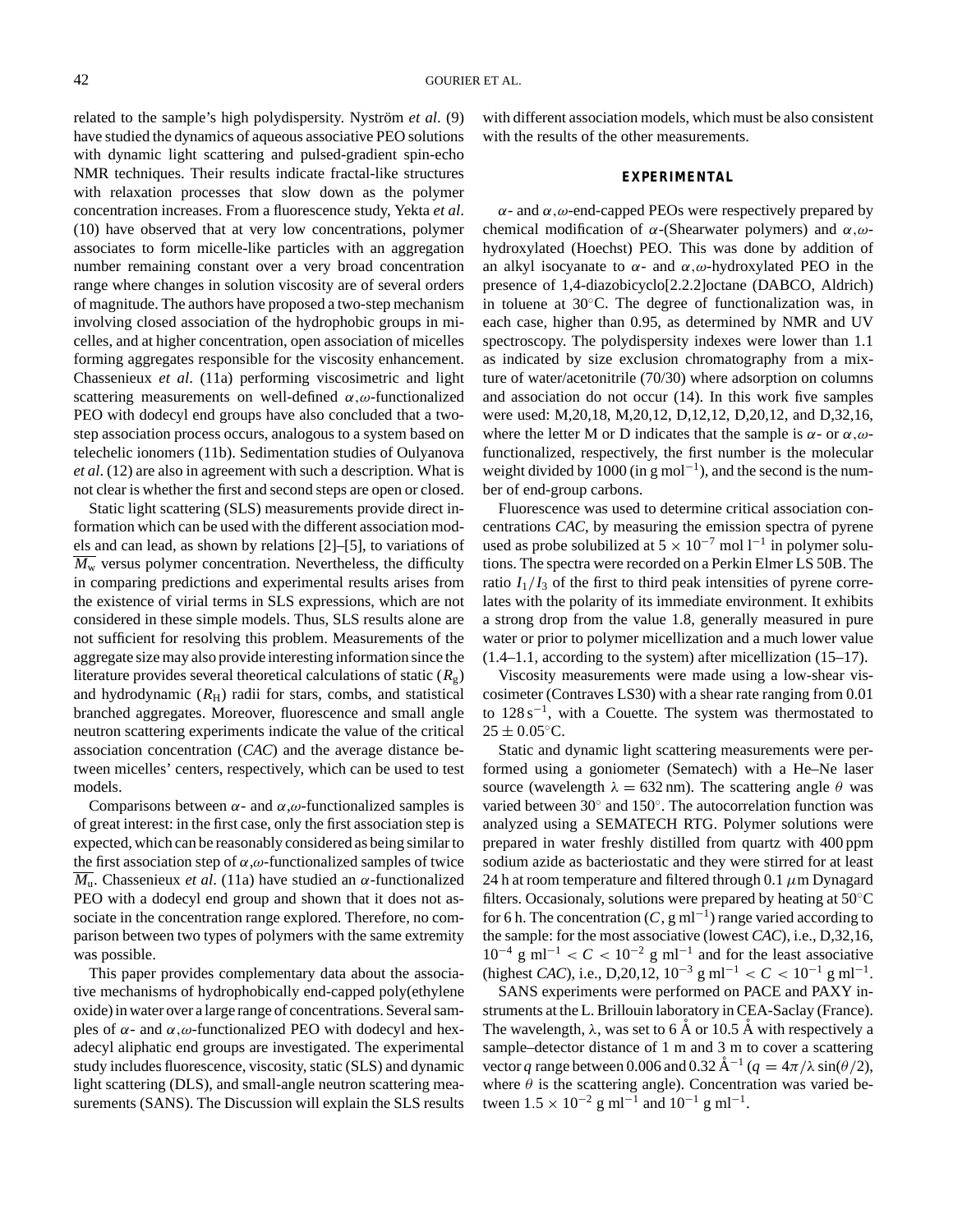## **RESULTS**

### *Fluorescence*

Figure 1 reports the variations of  $I_1/I_3$  for pyrene solubilized in aqueous solutions of  $\alpha$ -functionalized samples, M,20,12 and M,20,18, against polymer concentration. Formation of hydrophobic microdomains is indicated by these plots and *CAC* are considered as C values when  $I_1/I_3$  starts to drop. CAC is much higher for M,20,12 than for M,20,18, as expected from the differing hydrophobic group lengths.

Similar curves were published for  $\alpha, \omega$ -end-capped PEO with dodecyl end groups (5). The variation of *CAC* with the length of the PEO chain will be discussed elsewhere, in more detail. Sample D,32,16 behaves in the same manner (Fig. 6). *CAC* values for the samples under study are reported in Table 1.

#### *Viscosity*

Figure 2 shows variations of the relative viscosity  $\eta_{\text{rel}}$  against concentration for the associative PEO (M,20,18 and D,32,16) and the parent unmodified PEO. As frequently described in the literature, an abrupt divergence from linearity is observed at a concentration called  $C_n$  for the difunctionalized samples. More surprisingly, a lower but significant divergence is also observed for the monofunctionalized sample.  $C_n$  values *I* from this and previous (5) work are reported in Table 1.

In the representation of Fig. 2, no discrepancy between  $\eta_{rel}$ of PEO and associating samples can be observed. However, when the reduced viscosity  $\eta_{\text{red}}$  is plotted against *C* and values are extrapolated to  $C = 0$ , the intrinsic viscosity of M,20,18 and D,32,16 can be determined: one finds respectively  $[\eta] =$ 



**FIG. 1.** Variations of the ratio  $I_1/I_3$  against polymer concentration for aqueous solutions of M,20,10 ( $\bullet$ ) and M,20,18 ( $\blacksquare$ ).



**FIG. 2.** Variations of the relative viscosity against concentration for associative PEO (M,20,18 ( $\blacksquare$ ) and D,32,16 ( $\blacktriangle$ )) and the parent unmodified PEO (PEO 20 ( $\square$ ) and PEO 32 ( $\triangle$ ).

85 ml g<sup>-1</sup> and 90 ml g<sup>-1</sup>, which is significantly higher than [η] of the parent PEO (31 ml g<sup>-1</sup> and 41.2 ml g<sup>-1</sup>, for  $\overline{M_{\rm w}} = 20,000$ and 32,000).

#### *Light Scattering Experiments*

*(i)* α*-Functionalized PEO. DLS.* In the range of concentrations investigated,  $1 \times 10^{-3}$  g ml<sup>-1</sup> < *C* < 3 × 10<sup>-2</sup> g ml<sup>-1</sup>, DLS measurements on M,20,18 show a monomodal distribution of relaxation times, corresponding to an average hydrodynamic radius  $R_{\text{H}} = 153 \pm 15$  Å, a value to be compared with that of the parent PEO20:  $R_{\text{HU}} = 45 \text{ Å}$  (this last value is in good agreement with that calculated from the empirical expression of Denavand *et al.* (17),  $(R_{\text{HU}} = 41 \text{ Å})$ . This indicates that almost

**TABLE 1 Critical Concentrations for PEO and** *α***- and** *α,ω***-End-capped PEO Solutions**

|                                     |                                                            |                    |                              | $\begin{array}{ccc} C_{\mathfrak{p}}^* & \text{CAC} & C_{\eta} & C' \left( \mathbf{g} \text{ ml}^{-1} \right) & C'' \left( \mathbf{g} \text{ ml}^{-1} \right) \\ (\mathbf{g} \text{ ml}^{-1}) & (\mathbf{g} \text{ ml}^{-1}) & (\mathbf{g} \text{ ml}^{-1}) & (\text{SLS}) & (\text{SLS}) \end{array}$ |  |
|-------------------------------------|------------------------------------------------------------|--------------------|------------------------------|--------------------------------------------------------------------------------------------------------------------------------------------------------------------------------------------------------------------------------------------------------------------------------------------------------|--|
| D.12.12<br>M, 20, 12                | PEO12 $3.51 \times 10^{-2}$<br>PEO20 $2.39 \times 10^{-2}$ | $5 \times 10^{-2}$ | $2 \times 10^{-3}$ $10^{-2}$ | $3.51 \times 10^{-3}$ $1.05 \times 10^{-2}$                                                                                                                                                                                                                                                            |  |
| M, 20, 18<br>D, 20, 12<br>D, 32, 16 | PEO32 $1.68 \times 10^{-2}$                                |                    |                              | $1 \times 10^{-4}$ $2 \times 10^{-3}$ $\leq 2.4 \times 10^{-4}$ $1.12 \times 10^{-3}$<br>$7 \times 10^{-3}$ $1.5 \times 10^{-2}$ $8.36 \times 10^{-3}$ $1.67 \times 10^{-2}$<br>$10^{-4}$ $3 \times 10^{-3}$ $\lt 1.68 \times 10^{-4}$ $3.36 \times 10^{-3}$                                           |  |

*Note.*  $C_p^*$  is the overlap concentration for unmodified PEO, *CAC* is the critical aggregation concentration obtained by fluorescence using pyrene as probe;  $C<sub>η</sub>$  is the concentration at which the relative viscosity of functionalized PEO diverges from that of unmodified PEO;  $C'$  is the concentration at which functionalized and unfunctionalized PEO curves  $(M_u/M_{wapp} = f(C_p/C_p^*))$  diverge from each other; C'' is the concentration at which functionalized PEO curves  $(M_{\text{u}}/M_{\text{wann}})$  $f(C_p/C_p^*)$ , see below) start to increase again after the large decrease.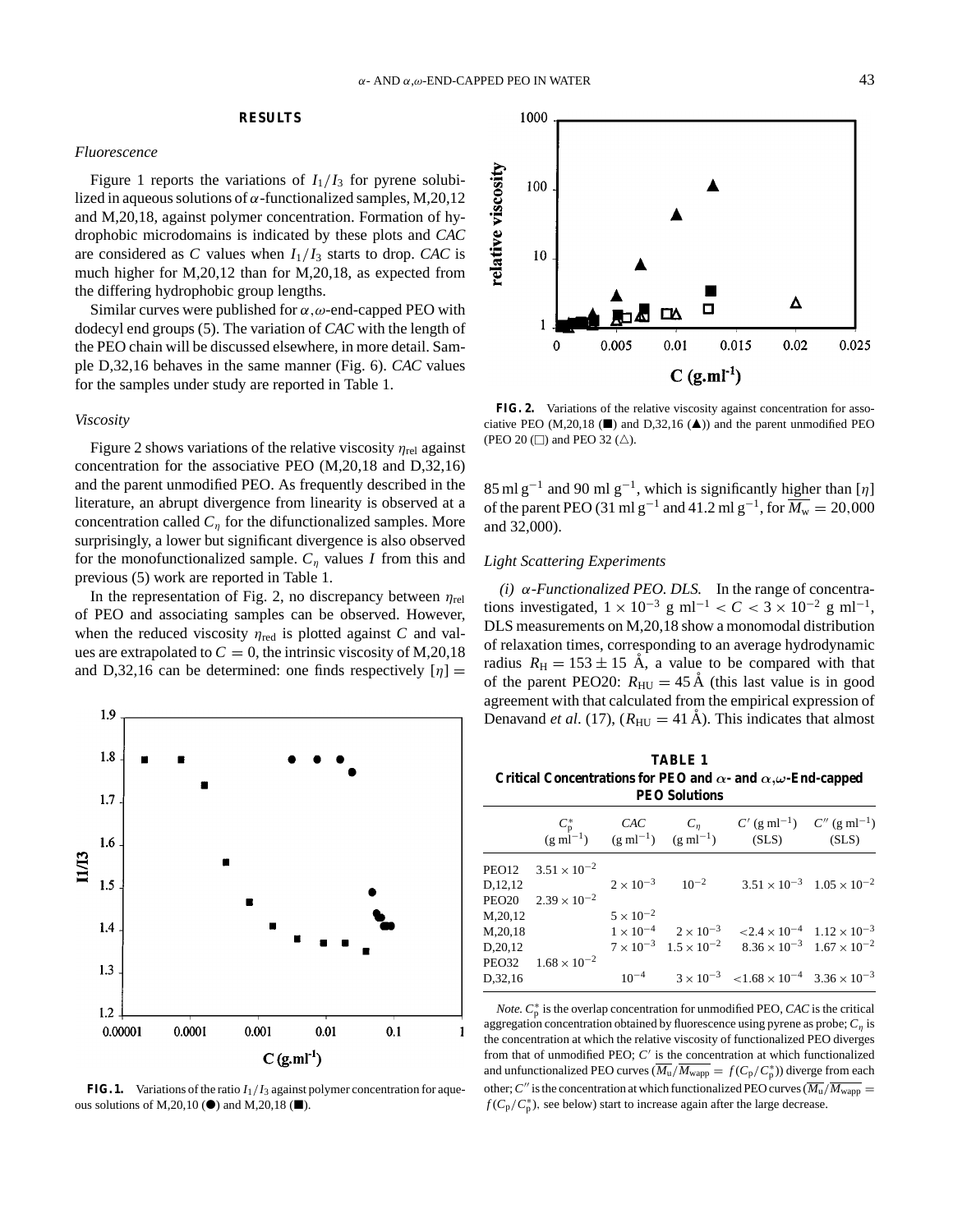6 5  $\overline{4}$  $rac{KC}{l}$  $\overline{2}$  $\mathbf{1}$  $\mathbf{0}$  $0.6$  $\theta$  $0.2$  $0.4$  $0.8$  $\mathbf{1}$  $1.2$  $\sin^2(\theta/2) + 10$  C(g.ml<sup>-1</sup>)

**FIG. 3.** Zimm plot of the sample M,20,18 in water.

only micelles are present in solution. This result is consistent with the critical association concentration (*CAC* of about 2 ×  $10^{-4}$  g ml<sup>-1</sup>) obtained by fluorescence. The diffusion coefficient (*D*) increases with increasing concentration. When *C* < 1.6 g  $ml^{-1}$  the variation can be adjusted by a linear relation:

$$
D = 1.5 \times 10^{-7} + 8.75 \times 10^{-6} C \, (\text{cm}^2 \text{ s}^{-1}).
$$
 [6]

Above this threshold, the variation is faster, indicating a stronger repulsion between particles.

*SLS.* Aqueous solutions of M,20,18 were studied in this work  $(10^{-3}$  g ml<sup>-1</sup> < *C* < 2.65 × 10<sup>-2</sup> g ml<sup>-1</sup>) while sample M,20,12 was previously investigated by other authors (11a, 12). Figure 3 shows the corresponding Zimm plot, i.e., *K C*/*I* versus  $\sin^2(\theta/2) + 10C$  (where *K* is the optical constant and *I* the difference of scattered intensity between solution and solvent). For small angles, *K C*/*I* is generally given by

$$
\frac{KC}{I} = \left(\frac{1}{\overline{M}_{w}} + 2A_{2}C + 3A_{3}C^{2} + \cdots\right)\left(1 + q^{2}\frac{R_{g}^{2}}{3}\right), \quad [7]
$$

where  $q = 4\pi n/\lambda \sin(\theta/2)$ , *n* is the refractive index of the solvent and  $A_2$  and  $A_3$  are the second and third virial coefficients. For associating systems,  $\overline{M_{\rm w}}$  is expected to be an increasing function of concentration according to relations [3] and [5].

For any *C*, the very small *K C*/*I* angular dependence makes an accurate evaluation of the radius of gyration  $R<sub>g</sub>$  difficult. An order of magnitude for  $R<sub>g</sub>$  (around 200 Å) may be given. This result is quite consistent with the above value of  $R<sub>H</sub>$ , lower than  $200 \mathrm{\AA}$ .

The extrapolation of  $KC/I$  to  $\theta = 0$  provides variations against concentration of the  $\overline{M_{\text{wapp}}}$  parameter, the so-called apparent weight-average molecular weight:

$$
\left(\frac{KC}{I}\right)_{q=0} = \frac{1}{M_{\text{wapp}}} = \frac{1}{M_{\text{w}}} + 2A_2C + 3A_3C^2 + \cdots
$$
 [8]

Although it represents both thermodynamic and molecular weight contributions, this parameter is currently used. If virial terms were zero, it should be equal to  $\overline{M_{\rm w}}$ . Figure 4 shows the evolution of  $\overline{M_{\text{wapp}}}$  with *C*.

For the lowest concentration studied ( $C = 4.78 \times 10^{-4}$  g ml<sup>-1</sup>), the value of  $\overline{M_{\text{wapp}}}$  = 2.5 × 10<sup>5</sup> g mol<sup>-1</sup> is higher than that of the unimer  $\overline{M_u} = 2 \times 10^4$  g mol<sup>-1</sup>. Again, this result is consistent with a small *CAC* value  $(2 \times 10^{-4} \text{ g m}^{-1})$ . As polymer concentration increases,  $\overline{M_{\text{wapp}}}$  increases and passes through a maximum (2.9  $\times$  10<sup>5</sup> g mol<sup>-1</sup> for  $C = 1.12 \times 10^{-3}$  g ml<sup>-1</sup>) and then sharply decreases, attaining values lower than  $\overline{M_{\rm u}}$ . This behavior is typical of the formation of strongly repulsive particles, whose molecular weight increases with increasing concentration. As *C* increases, the first term of Eq. [7] decreases while the following two increase if *A*<sup>2</sup> and *A*<sup>3</sup> are positive, leading to a maximum. The maximum value of  $M_{\text{wapp}}$ indicates that the aggregation number of the micelles is at least  $\overline{M_{\text{wapp}}}/\overline{M_{\text{u}}} = 15.$ 

It is interesting to compare these results with those obtained for pure PEO according to a representation suggested by Chassenieux *et al*. (11a) (see Fig. 5). For unmodified PEO in water, the normalized curve  $(KC/I)/\overline{M_{\rm u}} = \overline{M_{\rm u}}/\overline{M_{\rm wapp}}$  versus  $C/C^*$  (where  $C^*$  is the critical overlap concentration for PEO:



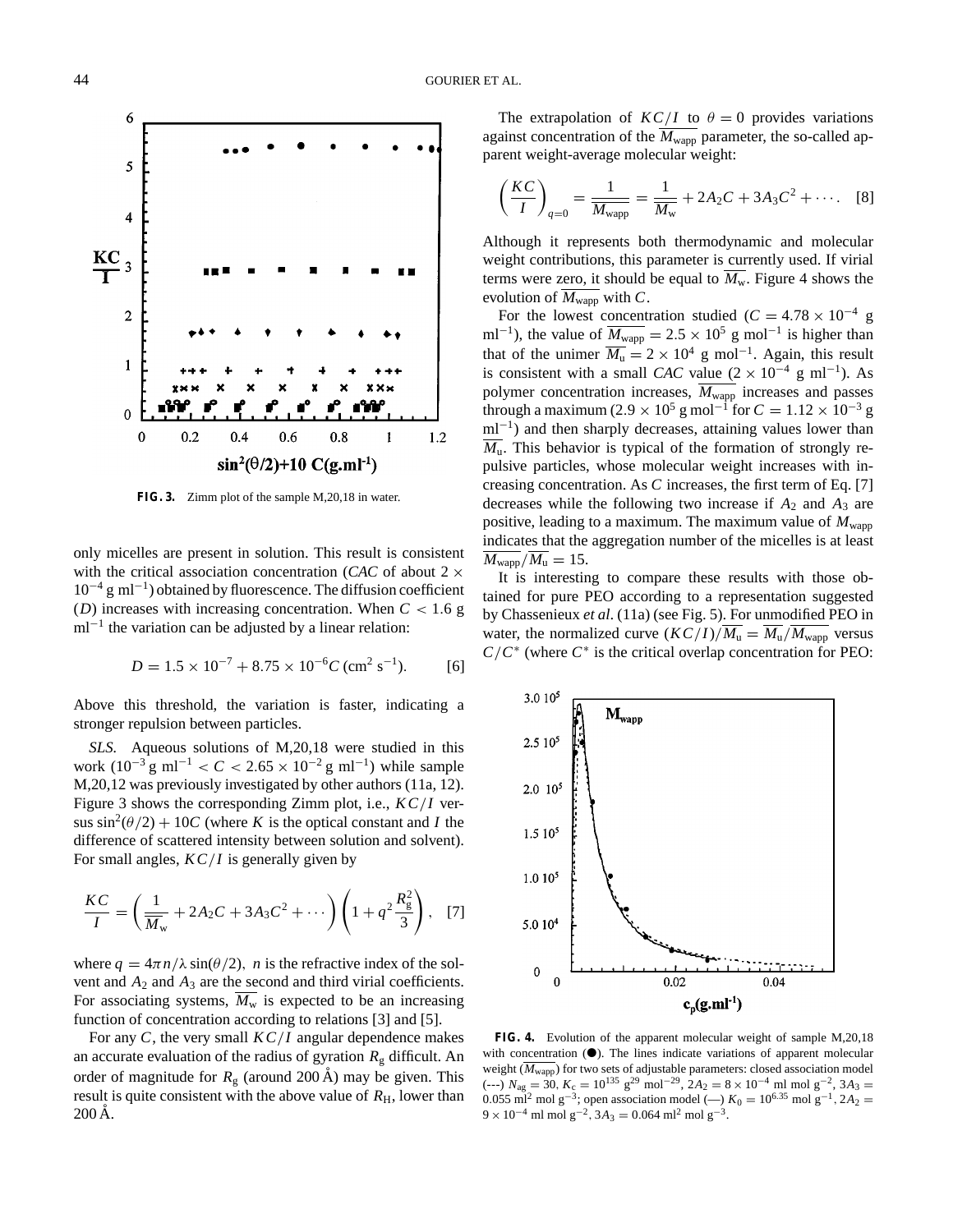

**FIG. 5.** Comparison of the variation of  $\overline{M_u}/\overline{M_{\text{wapp}}}$  with  $C/C^*$  for unmodified PEO (—) and for M, 20, 12 (Ref. 11,  $\bullet$ ) and M, 20, 18 (this work,  $\circ$ ) samples.

 $C^* = \overline{M_u}/(4/3)\pi N_a R_g^3$ , calculated from the experimental data of Ref. 14) is independent of the polymer molecular weight (15). The solid line in Fig. 5 shows this universal curve for PEO. While Chassenieux *et al*. (11a) have observed the same behavior as that of PEO for the sample M,20,12 (Fig. 5), the results obtained for M,20,18 are completely different. From the lowest concentration explored ( $C = 4.78 \times 10^{-4}$  g ml<sup>-1</sup>), the  $(KC/I)/\overline{M_u}$  curve for M,20,18 is below that of PEO. This indicates the great influence of end group length.

*(ii)* α,ω*-Functionalized PEO. DLS.* Previous work performed on D20,12 and D,12,12 has shown that time-correlated functions are far from single exponentials (11a, 19). Nevertheless, the existence of a very slow mode (corresponding to  $R_{\rm H}$  > 500 Å) was attributed to spurious aggregates which are also present in pure PEO solutions. For  $C < CAC$ , the fast mode corresponds to unassociated unimers and at  $C \approx CAC$ , a shift is observed toward higher relaxation times, which indicates micellization. At higher concentrations, the diffusion coefficient increases again, due to repulsion between particles.

For D,32,16, only one relaxation time was observed in the range of concentrations explored ( $10^{-4}$  g ml<sup>-1</sup> < *C* <  $8 \times 10^{-3}$  g ml<sup>-1</sup>). For  $C < 6 \times 10^{-4}$  g ml<sup>-1</sup>, it corresponds to  $R_H = 150$  Å and for  $C > 1 \times 10^{-3}$  g ml<sup>-1</sup>, *D* decreases strongly (Fig. 6). Unfortunately, measurements are missing for  $C > 1 \times 10^{-2}$  g ml<sup>-1</sup>, but we assume that *D* increases again. Thus, DLS shows at first the behavior of isolated "flowers" and in a second step "flower" association.

*SLS.* Behaviors of several  $\alpha$ ,  $\omega$ -functionalized PEOs are shown in Fig. 7, with normalized coordinates. At lower concentrations, the curves are superimposed with that of pure PEO for D,12,12 and D,20,12. For higher concentrations,  $(KC/I)/M_{\rm u}$ decreases strongly and increases again to join the reference curve. The same curves features were already published for diblock copolymers (20, 21). For D,32,16 solutions, in the whole range of concentrations studied,  $M_{\text{wapp}}$  values are always much higher than that of the unmodified PEO. Again, the importance of the end group length is highlighted and this result is consistent with DLS and fluorescence measurements. Starting from this representation, and to generalize the results obtained with  $\alpha$ - and  $\alpha$ , $\omega$ -functionalized PEO (Figs. 5 and 7), two critical concentrations could be defined:

• *C'*, the concentration where the  $(M_u/M_{wapp} = f(C/C^*))$ curve of modified PEO diverges from that of unmodified PEO;

• *C*<sup> $\prime\prime$ </sup>, the concentration where the modified PEO curves exhibit a minimum.

Values of *C'* and *C''* are reported in Table 1 and can be compared with *CAC*,  $C_n$ , and  $C^*$ .

For M,20,18 and D,32,16 it was not possible to obtain good light scattering results at concentrations lower than *CAC*; thus, exact values of  $C'$  cannot be given. For PEO modified with dodecyl groups,  $M_u/M_{wapp} = f(C/C^*)$  is a powerful representation to evaluate *CAC* through the  $C'$  value.  $C'$  shifts toward small values when  $\overline{M}_{\text{u}}$  increases, which is consistent with better associativity of shorter PEO. The difference observed for D,12,12 between previous (11a) and this work is probably due to the absence of spurious aggregates here as samples came from the same reaction (made in our laboratory) in both cases. Values of  $C<sup>′</sup>$  deduced from Fig. 7 however are in good agreement with the fluorescence data (Table 1). It is thus consistent to assume the same meaning for *CAC* and *C'*.

Table 1 shows that  $C''$  values are always very close to  $C_n$  and the same meaning for  $C''$  and  $C_n$  can be assumed.

Such a correlation between critical concentrations obtained from various experiments is clearly confirmed in Fig. 6 where variations of  $\overline{M_{\text{wapp}}} = I/KC$ ,  $I_1/I_3$ , and  $\eta_{\text{rel}}$  are compared for sample D,32,16. One may also distinguish two concentration regimes in the  $I/KC$  curve in the range between  $C'$  and  $C''$ . Below a third concentration  $C^{\prime\prime\prime}$ , the increase in this parameter is much lower than for  $C''' < C < C''$ . Interestingly,  $C'''$  corresponds to an abrupt jump of  $R_H$  as obtained by DLS (Fig. 6). These results are in agreement with those of Ref. (22).

For M,20,12 solutions,  $C''$  is around  $C^*$ , whereas it is much smaller (around 0.1*C*∗) for the more associative M,20,18, D,32,16, and D,12,12.

#### *Small-Angle Neutron Scattering Experiments (SANS)*

We have already shown that neutron scattering curves of  $\alpha$ , $\omega$ -functionalized PEO in a mixture of H<sub>2</sub>O/D<sub>2</sub>O (82.4/17.6) (where the PEO chains are matched) always exhibit at least one broad peak at small *q* values and a second one which appears as a shoulder at higher *q* (5, 6) indicating a liquid-like order. With changing temperature, concentration and molecular weight, diffraction patterns are characteristic of a micellar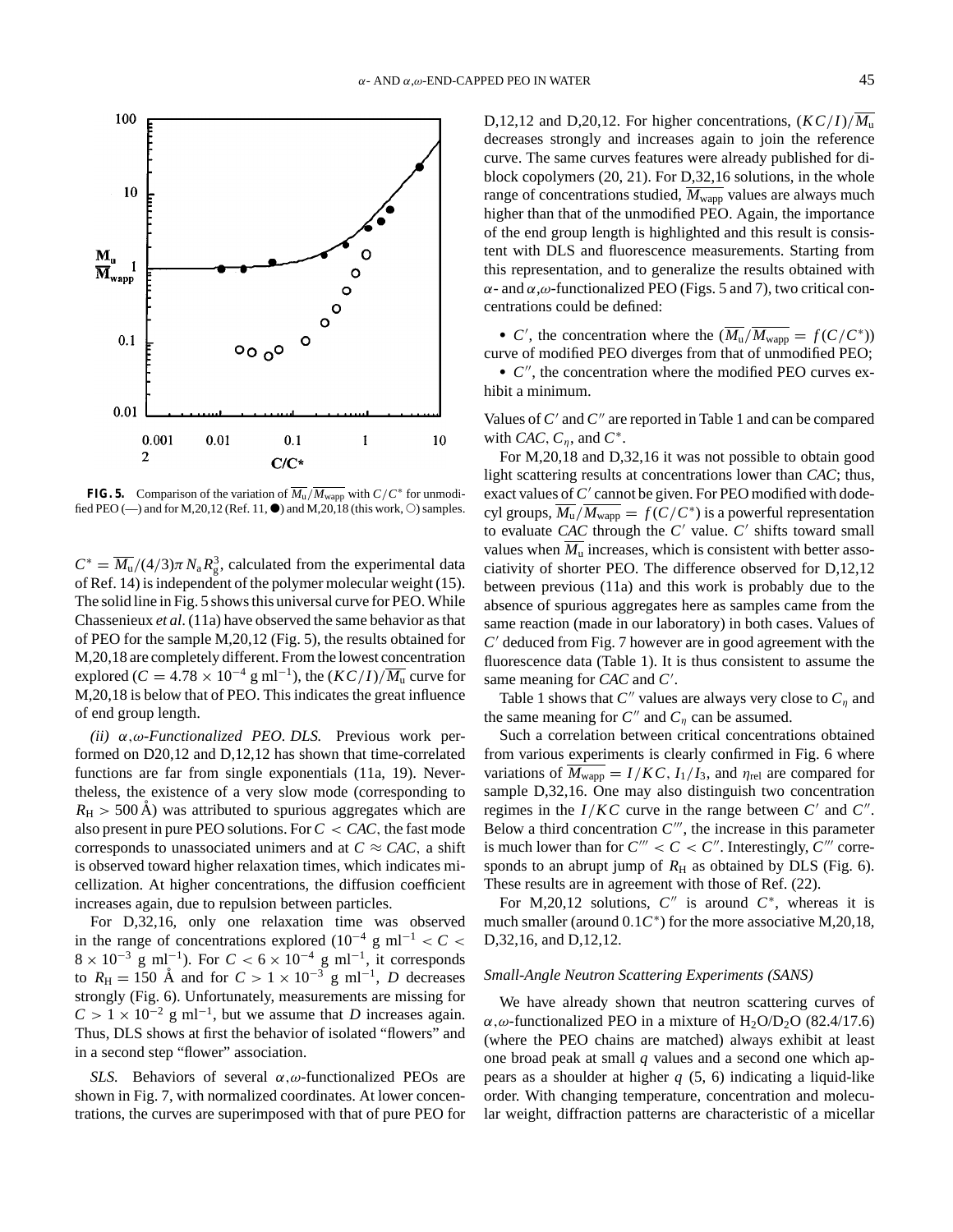

**FIG. 6.** Different critical concentrations for D,32,16 determined by fluorescence, SLS, viscosity and DLS.

cubic phase (six well-defined peaks), and we have concluded that these curves indicate a local cubic order.

In pure  $D_2O$ , one small-angle peak is observed in the scattering curve, at the same *q* value as for the matching mixture. This behavior shows that polymer–polymer interactions are different for modified PEO solutions and unmodified PEO solutions, the latter exhibiting a classical decrease of *I* when *q* increases (23–25). For the samples investigated here, this peak becomes significant for concentrations above 1–2%; its intensity passes through a maximum, to vanish at around 30–40%. This behavior is due to the strong overlap of PEO micelle corona (14, 26). These results will be detailed elsewhere.

Solutions of M,20,18 and M,20,12 have also been studied in heavy water by small-angle neutron scattering (Fig. 8) and the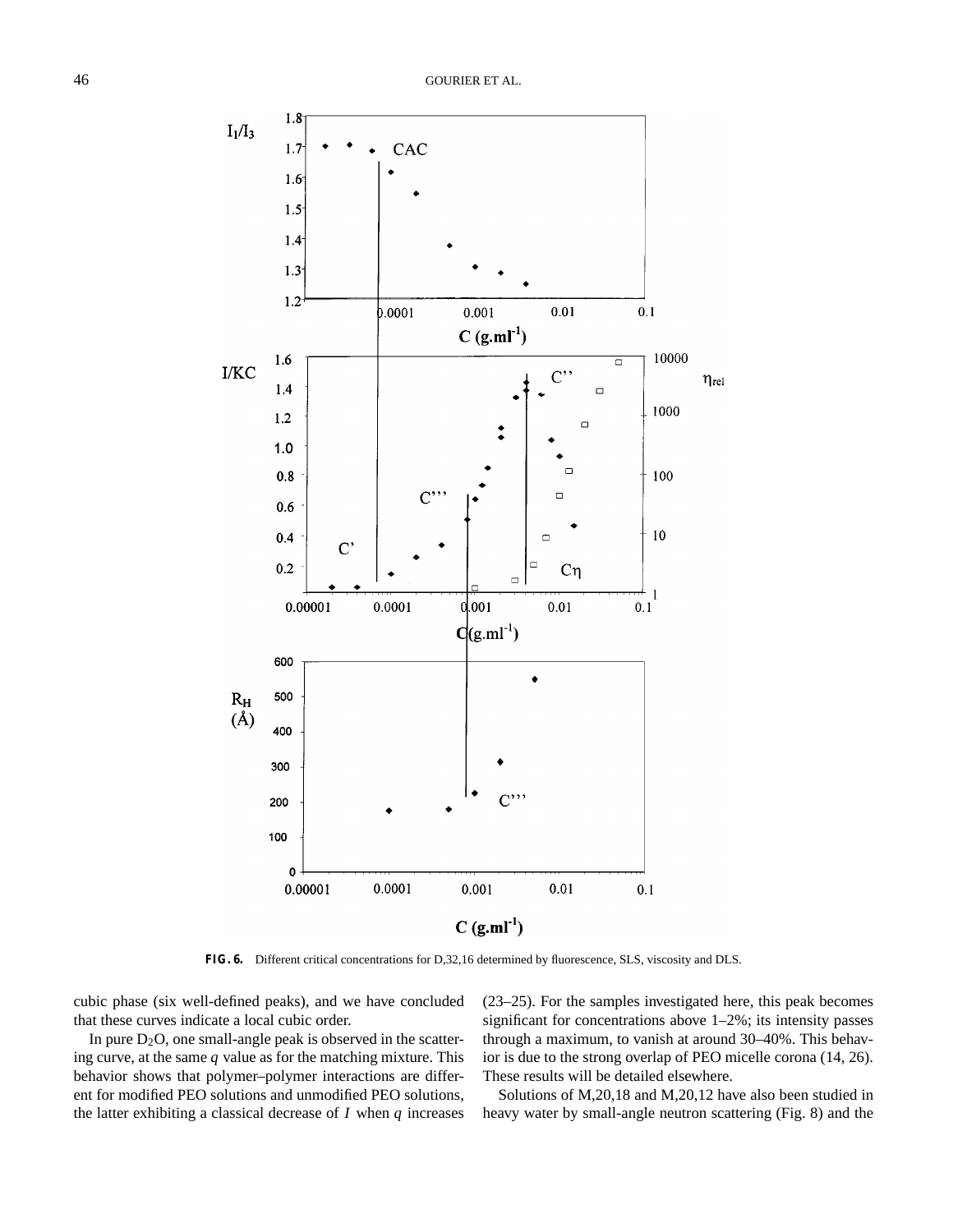

**FIG. 7.** Comparison of the variation of  $\overline{M_u}/\overline{M_{\text{wapp}}}$  with  $C/C^*$  for unmodified PEO ( $\rightarrow$ ) and for D,12,12 (this work,  $\Box$ ; Ref. 11a,  $\blacksquare$ ), D,20,12 ( $\spadesuit$ ), and  $D, 32, 16$  ( $\triangle$ ) samples.

scattered intensity function exhibits a well-defined peak as seen for α,ω-functionalized PEO.

In all cases of  $\alpha$ - and  $\alpha, \omega$ -functionalized PEO, the position of the peak  $q_{\text{max}}$  varies as  $C^a$  with *a* close to 1/3. This result indicates that the aggregation number remains almost constant, in agreement with the conclusions of Ref. (10). Assuming a



**FIG. 8.** Small-angle neutron scattering curve of an M,20,18 solution at  $C = 5 \times 10^{-2}$  g ml<sup>-1</sup>. Inset: M,20,12 solution at ( $\blacklozenge$ )  $C = 5 \times 10^{-2}$  g ml<sup>-1</sup>, (●)  $C = 11.32 \times 10^{-2}$  g ml<sup>-1</sup>, ( $\triangle$ )  $C = 18.17 \times 10^{-2}$  g ml<sup>-1</sup>, and ( $\times$ )  $C =$  $27.33 \times 10^{-2}$  g ml<sup>-1</sup>.

| Average Distance $d = 2\pi/q_{\text{max}}$ between Scattering Centers in           |
|------------------------------------------------------------------------------------|
| SANS Experiments at $C = 5 \times 10^{-2}$ g ml <sup>-1</sup> and Aggregation Num- |
| bers Deduced from These Values                                                     |

|           | $d\left(\AA\right)$ | $N_{\rm ag}$ |  |
|-----------|---------------------|--------------|--|
| M, 20, 18 | 288                 | 33           |  |
| D,12,12   | 196                 | 19           |  |
| D,32,16   | 264                 | 17           |  |

simple cubic structure, an average value of *N*ag can be deduced from *q*max according to

$$
N_{\rm ag} = \left(\frac{2\pi}{q_{\rm max}}\right)^3 \frac{CN_{\rm a}}{\overline{M_{\rm u}}} \times 10^{-24},\tag{9}
$$

where  $q_{\text{max}}$  is expressed in  $A^{-1}$  and *C* in g ml<sup>-1</sup> and  $N_a$  is the Avogadro number. In this expression, the average distance *d* between the centers of the micelles is assumed to be equal to  $2\pi/q_{\text{max}}$ . Table 2 gathers values of *d* and  $N_{\text{ag}}$ .

### **DISCUSSION**

### α*-Functionalized PEO*

In the case of M,20,18, a suitable association model must respect the following experimental results:

(1)  $N_{\text{ag}} \ge 15$  at  $C = 1.2 \times 10^{-3}$  g ml<sup>-1</sup> (maximum of  $\overline{M_{\text{wapp}}} = f(C);$ 

- (2)  $CAC = 2 \times 10^{-4}$  g ml<sup>-1</sup> (fluorescence);
- (3)  $N_{\text{ag}} \approx 33$  at  $C = 5 \times 10^{-2}$  g ml<sup>-1</sup> (SANS);
- (4)  $R_H \approx 3.4$  times higher than  $R_{HU}$  (DLS).

For a closed association model (Eqs. [2], [3], and [8]), the best fit of SLS measurements was obtained with  $N_{\text{ag}} = 30, K_{\text{c}} =$  $10^{134}g^{(N_{\text{ag}}-1)}$  mol<sup>-( $N_{\text{ag}}-1$ ),  $2A_2 = 8 \times 10^{-4}$  ml mol g<sup>-2</sup>, and</sup>  $3A_3 = 0.055$  ml<sup>2</sup> mol g<sup>-3</sup> (Fig. 4). This is in good agrement with results from SANS, but the *CAC* value calculated with these parameters (4 × 10<sup>-4</sup> g ml<sup>-1</sup>) is slightly higher than the experimental value,  $2 \times 10^{-4}$  g ml<sup>-1</sup>, obtained by fluorescence.

Open association can also lead to a good fit with  $K_0 =$  $10^{6.35}$  mol g<sup>-1</sup>,  $2A_2 = 9 \times 10^{-4}$  ml mol g<sup>-2</sup>, and  $3A_3 =$ 0.064 ml<sup>2</sup> mol g−<sup>3</sup> (Fig. 4), by respecting condition 1. Figure 9 shows that for  $C > 3 \times 10^{-3}$  g ml<sup>-1</sup>,  $\overline{M_w}$  increases above  $6 \times 10^5$  ( $N_{\text{ag}} = 30$ ) and attains  $2 \times 10^6$ , at 2%, which is not compatible with SANS experiments.

Closed association can be considered a good model, with  $N_{\text{ae}} \approx 30$  but, in addition, condition 4 must be respected. To verify this, we have assumed that M,20,18 micelles are similar to polymer stars of *N*ag branches and have used theoretical expressions giving the ratio *h* of the hydrodynamic radius of a star  $R_{\text{HS}}$  and that of the linear polymer of the same molecular weight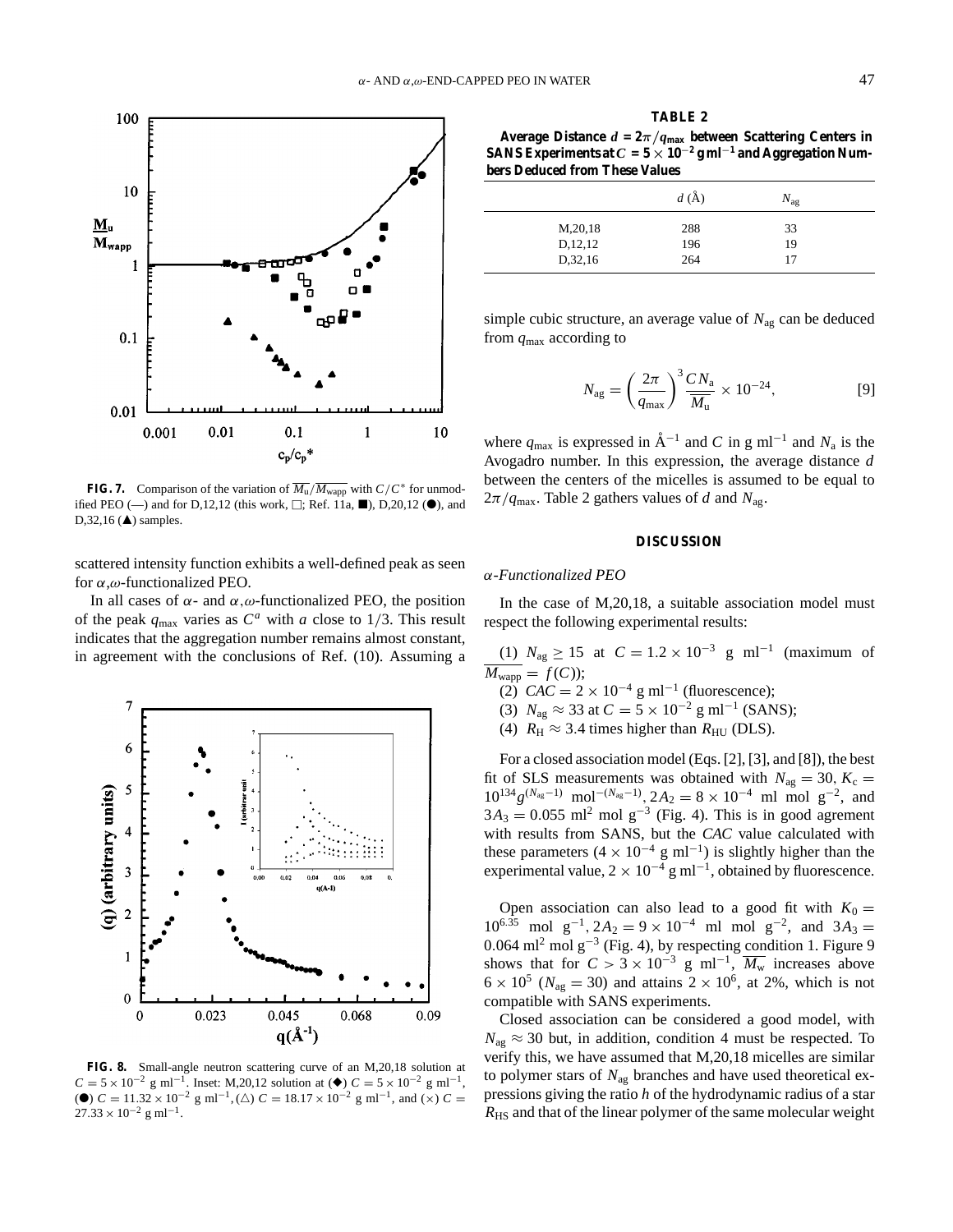

**FIG. 9.** Comparison between the values of the apparent molecular weight  $\overline{M_{\text{wann}}}$  deduced from light scattering experiments and the values of the weightaverage molecular weight  $\overline{M_{\rm w}}$  calculated with the models of closed ((-–),  $N_{\rm ag}$  = 30) and open association (—) for the M,20,18 solution. The fit parameters were given in Fig. 4.

 $\overline{M_{\text{WL}}}(R_{\text{HL}})$ , for regular stars (27),

$$
h = \frac{R_{\rm HS}}{R_{\rm HL}} = \frac{\sqrt{N_{\rm ag}}}{(2 - N_{\rm ag}) + \sqrt{2}(N_{\rm ag} - 1)},
$$
 [10]

or for polydisperse stars (28),

$$
h = \frac{16}{3(N_{\text{ag}} + 3)} = \left(\frac{N_{\text{ag}} + 1}{\pi}\right)^{0.5}.
$$
 [11]

Using the power law proposed by Denavand and Selser (18), i.e.,

$$
R_{\rm HL} \propto \overline{M_{\rm WL}}^{0.571},\tag{12}
$$

one finds

$$
h' = \frac{R_{\rm HS}}{R_{\rm HU}} = h(N_{\rm ag})^{0.571}.
$$
 [13]

For  $N_{\text{ag}} = 30$ , *h'* values are 3 and 3.5 for regular and polydisperse stars, respectively. The second result is in good agreement with the experimental value of  $h' = 3.4$  but there is an inconsistency with the closed model which corresponds to monodisperse micelles. On the other hand, the value 3 for regular stars is underestimated by the calculation because the micelles' cores are not punctual but can be considered as spheres of non-negligible volume (radius of 15 Å for  $N_{\text{ag}} = 30$ ).

Even if a closed association model is satisfactory for this  $\alpha$ -functionalized sample, it is still approximate and it is interesting to compare it with more elaborate approaches. From arguments developed by Tanford (29) for low-molecular-weight surfactants Alami *et al*. (19) have proposed a model, that we call "modified open association" (MOA), where the micellization free energy per unimer can be expressed by

$$
\frac{\Delta G_0}{RT} = -B_0 + B_1 N_{\text{ag}}^{-1/3} + B_2 N_{\text{ag}}^{1/2} \ln \frac{\overline{M_u}}{M_0}.
$$
 [14]

 $\overline{M_{\rm u}}/M_0 = j$  is the polymerization degree of the PEO chain. The two first terms correspond to the hydrophobic group contribution and the third one, derived from the theories of Semenov *et al*. (30), corresponds to that of the PEO corona. The mole fraction of micelles of  $N_{\text{ag}}$  unimers,  $x_{N_{\text{ag}}}$ , is related to the mole fraction of unimers,  $x_1$ , by

$$
x_{N_{\text{ag}}} = x_1^{N_{\text{ag}}} \exp\bigg(-\frac{N_{\text{ag}}\Delta G_0}{RT}\bigg). \tag{15}
$$

The variations of

$$
\overline{M_{\rm w}} = \overline{M_{\rm u}} \frac{\sum_{1}^{\infty} x_{N_{\rm ag}} N_{\rm ag}^2}{\sum_{1}^{\infty} x_{N_{\rm ag}} N_{\rm ag}}
$$
\n[16]

against

$$
C = \frac{55\overline{M}_{\mathrm{u}}}{1000} \sum_{1}^{\infty} x_{N_{\mathrm{ag}}} \tag{17}
$$

are easily obtained, if the constants  $B_0$ ,  $B_1$ , and  $B_2$  are known. Their values were determined by considering that  $\overline{M_{\rm w}}$  starts to increase when  $C = CAC$ , given by fluorescence and using the known free energy contribution of each CH<sub>3</sub> (2200 cal mol<sup>-1</sup>) and CH<sub>2</sub> (850 cal mol<sup>-1</sup>) group (29, 31). The sets of values which give a good account for the values of*CAC*of monofunctionalized samples are

$$
C_{18}
$$
,  $j = 454$  (*M*,20,18)  $B_0 = 30.3$   $B_1 = 30$   $B_2 = 0.17$   
\n $C_{12}$ ,  $j = 454$  (*M*,20,12)  $B_0 = 24.3$   $B_1 = 27$   $B_2 = 0.17$ .

In Fig. 10, the results obtained for closed association and MOA are compared for M,20,18. Both models give a good account of *CAC* and final molecular weight, but in an intermediate concentration range,  $M_w$  increases more quickly than in the closed model. However, the differences are small and it is difficult to measure them. Finally, the MOA model is in fact very close to the closed model and we consider only the second one for the interpretation of results obtained on  $\alpha, \omega$ functionalized PEO. For both models, polydispersity is very low when  $C \gg CAC$ , but in the vicinity of *CAC*, MOA leads to a much broader polydispersity. This may explain the closer agreement of the  $R<sub>H</sub>$  experimental value with those calculated for polydisperse rather than regular stars.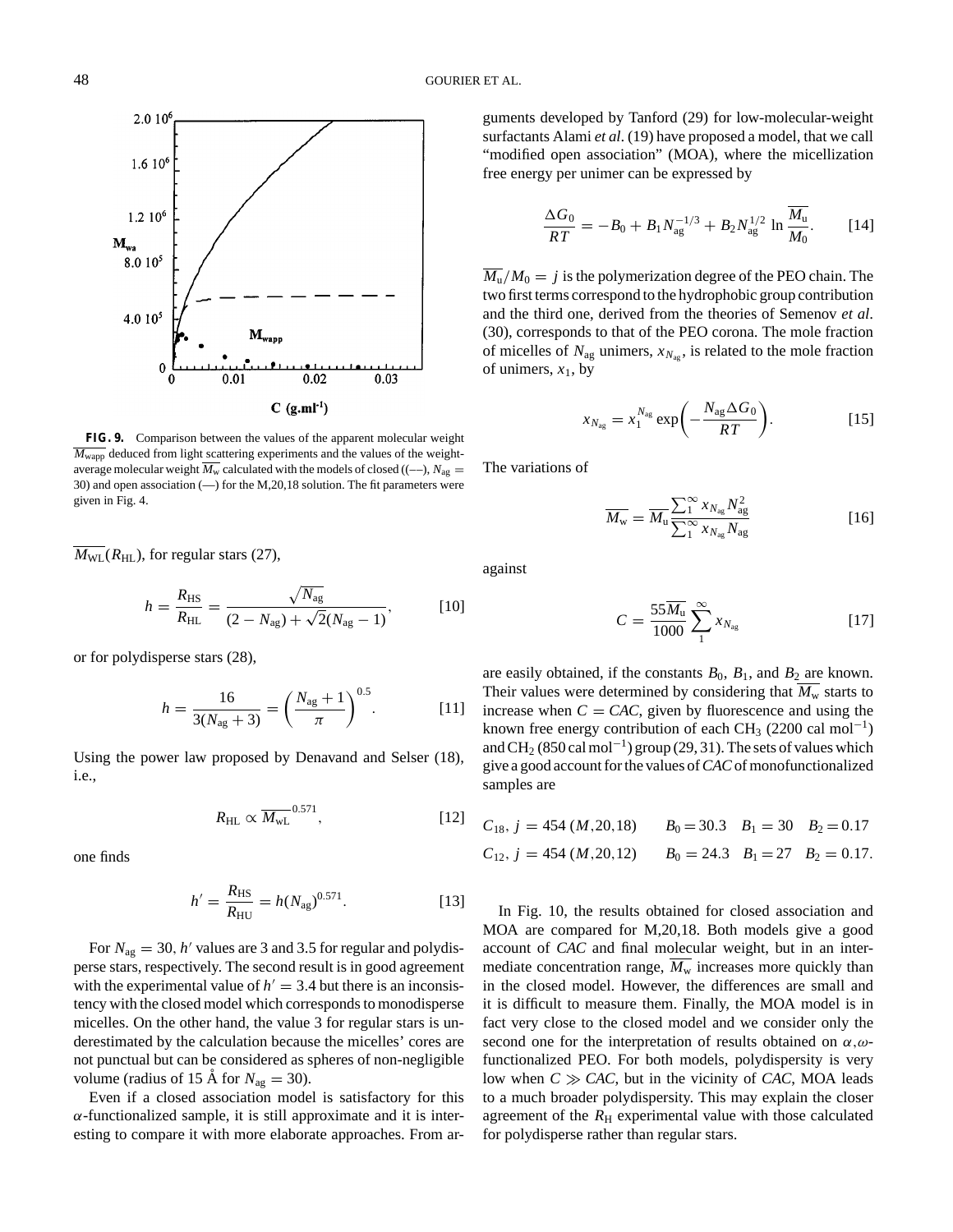**FIG. 10.** Values of  $M_w$  for M,20,18 calculated with the models of closed (O) and modified open association (MOA) ( $\square$ ). Fit of the experimental  $M_{\text{wapp}} = f(C)$ curve of M,20,18 water solution ( $\triangle$ ) with closed association model (–-–); MOA with 2*A*<sub>2</sub> = 1 × 10<sup>-3</sup> ml mol g<sup>-2</sup> and 3*A*<sub>3</sub> = 4.5 × 10<sup>-2</sup> ml<sup>2</sup> mol g<sup>-3</sup> (best fit) (—); MOA with  $2A_2 = 4.6 \times 10^{-3}$  ml mol g<sup>-2</sup> and  $3A_3 = 7 \times 10^{-2}$  ml<sup>2</sup> mol g<sup>-3</sup> (values for pure PEO) (----); and calculated  $\overline{M_{\text{wapp}}} = f(C)$  curve for pure PEO  $20000 (+)$ .

#### *Remarks*

In this work,  $A_2$  and  $A_3$  values are adjusted and in the absence of any complementary results (DLS, fluorescence, and SANS), the number of possible sets of suitable parameters should be huge. To avoid this problem, Chassenieux *et al*. (11a) have assumed that virial coefficient values are the same for modified and unmodified polymers. In our opinion, this assumption is incorrect as small-angle neutron scattering experiments performed on α-functionalized PEO solutions have revealed a correlation peak characteristic of liquid order (Fig. 8).

On the other hand, values of *A*<sup>2</sup> and *A*<sup>3</sup> used to get good fits for M,20,18 are respectively 5 and 2 times lower than those corresponding to pure PEO in water ( $2A_2 = 4.6 \times 10^{-3}$  ml mol  $g^{-2}$ ,  $3A_3 = 7 \times 10^{-2}$  ml<sup>2</sup> mol  $g^{-3}$ ). This indicates that at low concentrations, molecules of associative polymers are less repulsive than PEO molecules, due to the presence of hydrophobic groups. After micellization, repulsion between PEO corona occurs, and as seen in Fig. 10, values of  $M_{\text{wapp}}$  or  $I/KC$  coincide again at high concentrations for modified and unmodified PEO.

From the curve of Fig. 2, the intrinsic viscosity of M,20,18 can be calculated, and one finds  $\lceil \eta \rceil = 85 \pm 5$  ml g<sup>-1</sup>. Retaining a good measurement accuracy, the lowest concentration was  $1 \times 10^{-3}$  g ml<sup>-1</sup>, where unimer concentration is negligible (remaining close to  $CAC = 1 \times 10^{-4}$  g ml<sup>-1</sup>). One can consider that the extrapolation of reduced viscosity to  $C = 0$  represents  $\lceil \eta \rceil$  of micelles. Zimm and Stockmayer (32, 33) have defined a parameter *g* as the ratio

$$
g = \frac{R_{\rm gS}^2}{R_{\rm gL}^2} = \frac{3N_{\rm ag} - 2}{N_{\rm ag}^2},\tag{18}
$$

where respectively  $R_{gS}$  and  $R_{gL}$  are the square average radii of gyration for a star of *N*ag branches and for the equivalent linear polymer of the same molecular weight. Taking into account the competing effects of branching and hydrodynamic interactions, Zimm and Kilb (34) calculated the ratio of star and linear chain viscosities as  $g^{1/2}$ , which leads to

$$
l = \frac{[\eta]_s}{[\eta]_u} = g^{1/2} N_{ag}^{0.64},
$$
 [19]

where indices s and u refer to micelles and unimers, respectively. Using the power law given by Louai *et al.* (35),  $[\eta]_u \propto M^{0.64}$  for pure PEO, a value of  $l = 2.75$  is found with  $N_{\text{av}} = 30$ , which corresponds to  $[\eta]_s = 90$  ml g<sup>-1</sup>. Such a good agreement between theoretical and experimental values is probably fortuitous but does indicate the self-consistency of these results.

From this value of  $[\eta]$ , a first divergence of viscosity from linear behavior is expected for  $C_m^* = 1/[\eta] = 1.2 \times 10^{-2}$  g ml<sup>-1</sup>, close to the experimental value  $C<sub>n</sub> = 2 \times 10^{-2}$  g ml<sup>-1</sup>. Nevertheless, at higher concentration, around  $4 \times 10^{-2}$  g ml<sup>-1</sup>, an abrupt jump of almost 2 orders of magnitude in reduced viscosity is observed, a phenomenon which will be discussed elsewhere.

## α*,*ω*-Functionalized PEO*

The SLS results will be discussed using the same method as above, taking into account fluorescence, viscosity, DLS, and neutron scattering results. The main difference between monoand difunctionalized PEO is that the former can show intermicellar bridging at or before overlap concentration of flowers. One can imagine either a unique step association model (as for

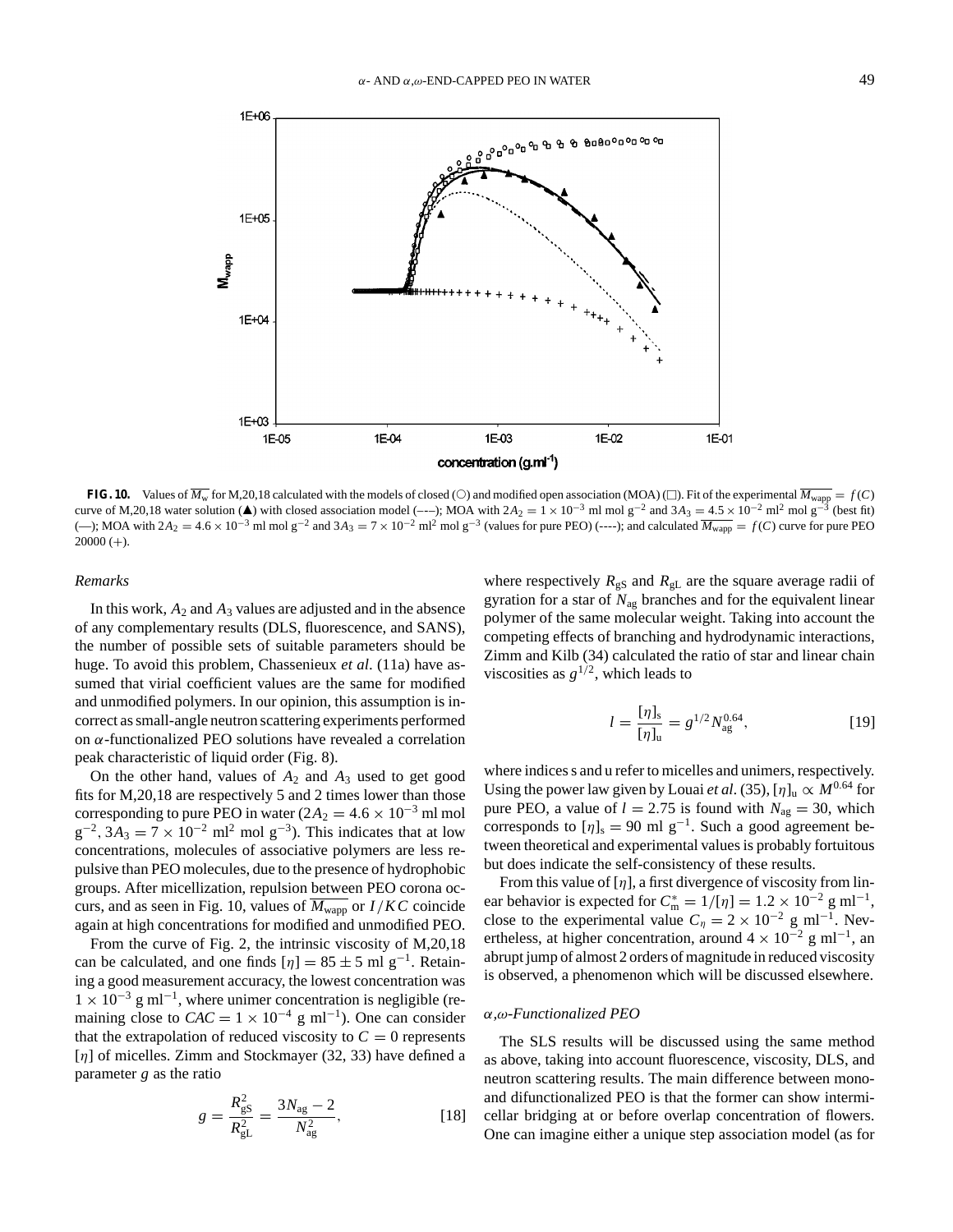

**FIG. 11.** Fit of the experimental  $\overline{M_{\text{wapp}}} = f(C)$  curve of D,12,12 water solution ( $\circ$ , Ref. 12;  $\bullet$ , this work) with a one-step association model: (--) closed association model,  $N_{\text{ag}} = 55$ , with  $K_{\text{c}} = 10^{170}$ ,  $2A_2 = 1 \times 10^{-3}$  ml mol  $g^{-2}$ , and  $3A_3 = 3.7 \times 10^{-2}$  ml<sup>2</sup> mol  $g^{-3}$ ; (- - -) and (- -) open association model) with respectively  $K_0 = 10^{10}$  and  $K_0 = 10^9$ .

 $\alpha$ -functionalized PEO solutions) or, more likely, a two-step association model, the first forming flower-like micelles, and the second bridging these flowers.

*(i) One-step association model.* Figure 11 shows that the  $M_{\text{wapp}} = f(C)$  variation obtained with sample D,12,12 can be well adjusted by a one-step model of closed association with  $N_{\text{ag}} = 55$ , while the best fit obtained with a model of open association cannot give a good account of the results. However, the value  $N_{\text{ag}} = 55$  is high compared with that deduced from neutron scattering measurements ( $N_{\text{ag}} = 19$ ).

As expected, a unique step association process cannot correctly describe both flower-like formation and intermicellar bridging.

*(ii) Two-step association models.* Two steps of open association are similar to one open association; therefore only two situations have to be considered:

—Two successive closed associations according to

$$
N_{\text{ag}}U \overset{K_{\text{c}}}{\Leftrightarrow} A_{N_{\text{ag}}}
$$

$$
J A_{N_{\text{ag}}} \overset{K_{\text{c2}}}{\Leftrightarrow} A_{J N_{\text{ag}}}
$$

where  $A_{JN_{\text{av}}}$  is the aggregate formed by association of *J* flowers through intermicellar bridges. Such a model introduces two new adjustable parameters: a second constant  $K_{c_2} = [A_{J N_{ac}}]/[A_{N_{ac}}]^J$ and *J* . One can calculate the weight-average molecular weight  $M_{\rm w}$  of the system and the different unimer concentrations:  $C_{\rm u}$ (free unimers),  $C_N$  (unimers in micelles) and  $C_{NJ}$  (unimers in aggregates):

$$
C_{u} = C - (C_N + C_{NJ}),
$$
 [20]

$$
C_N = K_c N_{\rm ag} (1000)^{(N_{\rm ag}-1)} \overline{M_{\rm u}}^{(1-N_{\rm ag})} C_{\rm u}^{N_{\rm ag}} \tag{21}
$$

$$
C_{NJ} = K_{c2} J 1000^{(J-1)} N_{\text{ag}}^{(1-J)} \overline{M}_{\text{u}}^{(1-J)} C_N^J \tag{22}
$$

$$
\overline{M_{\rm w}} = \frac{C_{\rm u} + C_N N_{\rm ag} + C_{NJ} N_{\rm ag}}{C} \overline{M_{\rm u}}.
$$
\n(23)

—A closed association (formation of "flowers") followed by an open association (flower bridging) according to

$$
N_{\text{ag}}U \stackrel{K_{\text{c}}}{\Leftrightarrow} A_{N_{\text{ag}}}
$$

$$
2A_{N_{\text{ag}}} \stackrel{K_{0}}{\Leftrightarrow} A_{2N_{\text{ag}}}
$$

$$
A_{N_{\text{ag}}} + A_{2N_{\text{ag}}} \stackrel{K_{0}}{\Leftrightarrow} A_{3N_{\text{ag}}}
$$

$$
A_{N_{\text{ag}}} + A_{(J-1)N_{\text{ag}}} \stackrel{K_{0}}{\Leftrightarrow} A_{JN_{\text{ag}}}
$$

Constants  $K_c$  and  $K_0$  are assumed to be:

$$
K_{\rm c} = \frac{\left[A_{N_{\rm ag}}\right]}{\left[U\right]^{N_{\rm ag}}}
$$

$$
K_0 = \frac{[A_{J N_{\rm ag}}]}{[A_{N_{\rm ag}}][A_{(J-1)N_{\rm ag}}]}
$$
 [25]

and

$$
C_{NJ} = JK_0^{(J-1)} (1000)^{(J-1)} N_{\text{ag}}^{(1-J)} \overline{M}_{\text{u}}^{(1-J)} C_N^J \qquad [26]
$$

$$
\overline{M_{\rm w}} = \frac{C_{\rm u} + C_N N_{\rm ag} + \sum_2^J J C_{N J} N_{\rm ag}}{C} \overline{M_{\rm u}}
$$
 [27]

Two association steps models were tested for both D,12,12 (Fig. 12) and D,32,16 (Fig. 13). With two closed association steps, it was not possible to obtain good fits of the  $M_{\text{wapp}} =$  $f(C)$  curves. With the second model (co-operative formation of flower-like micelles followed by progressive intermicellar bridging), very good fits were obtained. Moreover, the aggregation numbers  $N_{\text{ag}} = 20$  for D,12,12 and  $N_{\text{ag}} = 15$  for D,32,16 obtained from those fits are consistent with the neutron scattering experiments and the results obtained in Ref. (26). Table 1 shows that calculated and experimental values of *CAC* are in good agreement.

In the case of D,32,16, as discussed above, the "flowers" are assumed to have a hydrodynamic radius of 150 Å.  $R_{\rm H}$  can be calculated from [8] to [11], considering that "flowers" of D,32,16 are equivalent to micelles of  $N_{\text{ag}} = 34$  unimers of one-half their molecular weight (i.e., 16,000).  $R_{\text{H}}$  of PEO 16,000 = 36.5 Å and the calculated values of "flowers" are  $110$  and  $130$  Å, respectively, for regular and polydisperse stars. As in the case of M,20,18, the best agreement is obtained with the polydisperse star model.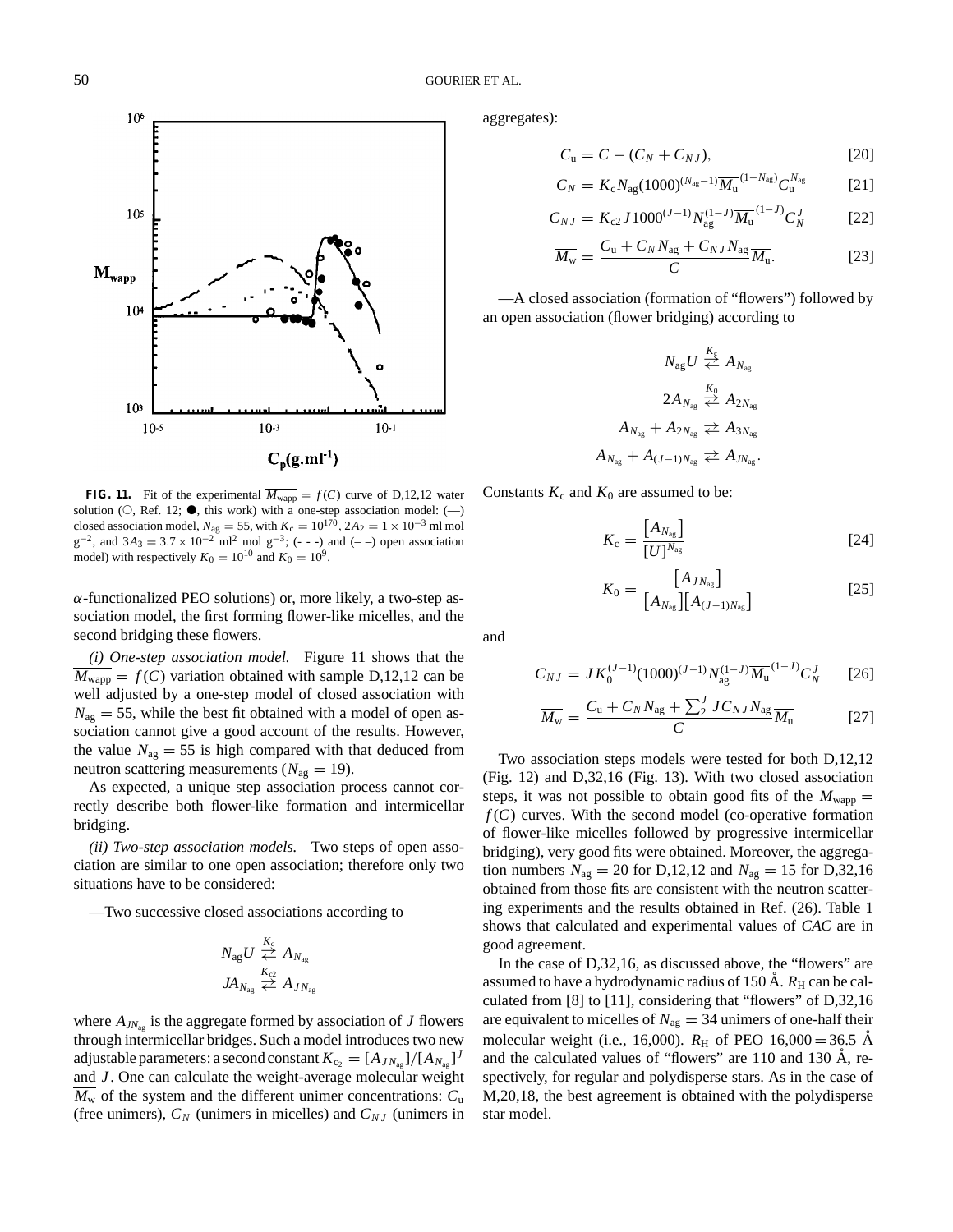

**FIG. 12.** Fit of the experimental  $\overline{M_{\text{wapp}}} = f(C)$  curve of D,12,12 solution  $(O, Ref. 12; \bullet)$ , this work) obtained with a two-step association model: ( $\rightarrow$ , variation of  $\overline{M_{wapp}}$ ; ..., variation of molecular weight of the flowers  $\overline{M_w}$ ; – –, variation of the total molecular weight of aggregates)  $N_{\text{ag}} = 20$ ,  $K_c =$  $10^{58}$ ,  $K_0 = 10^5$ ,  $2A_2 = 5 \times 10^{-4}$  ml mol g<sup>-2</sup>,  $3A_3 = 2.5 \times 10^{-2}$  ml<sup>2</sup> mol g<sup>-3</sup>.

## *Remarks*

The results were calculated with two virial coefficients, which may correspond to an oversimplification of the phenomenon at



**FIG. 13.** Fit of the experimental  $\overline{M_{\text{wapp}}} = f(C)$  curve of D,32,16 solution obtained with a two-step association model: (–, variation of *M*wapp; ... , variation of molecular weight of "flowers"  $M_w$  a;  $-$ , variation of the total molecular weight of aggregates)  $N_{\text{ag}} = 15$ ,  $K_c = 10^{73}$ ,  $K_0 = 10^{5.8}$ ,  $2A_2 = 1 \times 10^{-5}$  ml mol g<sup>-2</sup>,  $3A_3 = 0.02$  ml<sup>2</sup> mol g<sup>-3</sup>.

concentrations above "flower" overlapping. Nevertheless, the values of  $A_2$  and  $A_3$  are, as in the case of monofunctionalized PEO, lower than these found for pure PEO.

Even if some questions remain unresolved, one can give a description more detailed than those already proposed. The existence of a well-resolved peak in neutron scattering curves and its very low intensity at small angles indicate an homogeneous distribution of micelles in solution. The variation of the interparticular distance with  $c^a$ , with *a* close to  $1/3$ , is also consistent with this homogeneity. If it was the case, viscosity divergence may be shown as described by Semenov *et al*. (30) as a consequence of "flower" overlapping,  $C_f^*$ .

One can evaluate  $C_f^*$  from the same arguments used to calculate  $C_m^*$  for monofunctionalized PEO, but the reference unimer corresponds to one-half of a chain: in other words, "flowers" are considered as being similar to micelles of monofunctionalized PEO but 2 times shorter. One obtains  $[\eta] = 40.7$  and 73 ml  $g^{-1}$  respectively for D,12,12 and D,32,16. The calculated overlap concentrations of "flowers"  $C_f^*$  are 2.4 × 10<sup>-2</sup> and  $1.4 \times 10^{-2}$  g ml<sup>-1</sup>. These values are higher than  $C<sub>n</sub> = 1 \times 10^{-2}$ and  $3 \times 10^{-3}$  g ml<sup>-1</sup> for D,12,12 and D,32,16, respectively. But they are very close to the concentrations at which an abrupt jump of viscosity was observed in another work and is reminiscent of Semenov *et al.*'s predictions (30). In our opinion, "flower" aggregation is a marginal phenomenon around concentrations *C*<sup>η</sup> and *C*<sup> $\prime\prime$ </sup>. The fact that "flowers" have a higher intrinsic viscosity and hydrodynamic radius than unimers is enough to explain this initial viscosity divergence. Moreover, the two-step model corresponds to the formation of micelle aggregates, and one could assume that the distance between micelle centers inside aggregates is not concentration-dependent up to the point of aggregates overlapping, which is not observed in neutron scattering experiments.

The difference between the concentration dependencies of *D* between D,32,16 and D,12,12 or D,20,12 is related to the much lower *CAC* value in the first case. It is possible with D,32,16 to observe an increase in hydrodynamical radii due to "flower" aggregation prior to formation of an homogeneous system where interaction terms considerably affect *D* values. But, the first step of association, "flower" formation, is more easily observed in the latter two cases.

# **CONCLUSION**

This work gives a consistent description of the associative behavior of  $\alpha$ -functionalized PEO. The co-operative formation of "flower-like" micelles readily explains various experimental observations: critical association concentration, indicated by fluorescence, static and dynamic light scattering, viscosity, and neutron scattering. A simple closed association model where aggregates of a given number of unimers are in equilibrium with free unimers is almost as satisfactory as a model of open association where micelle growth is limited by repulsion between long PEO chains. Rheological behaviors at higher concentrations,